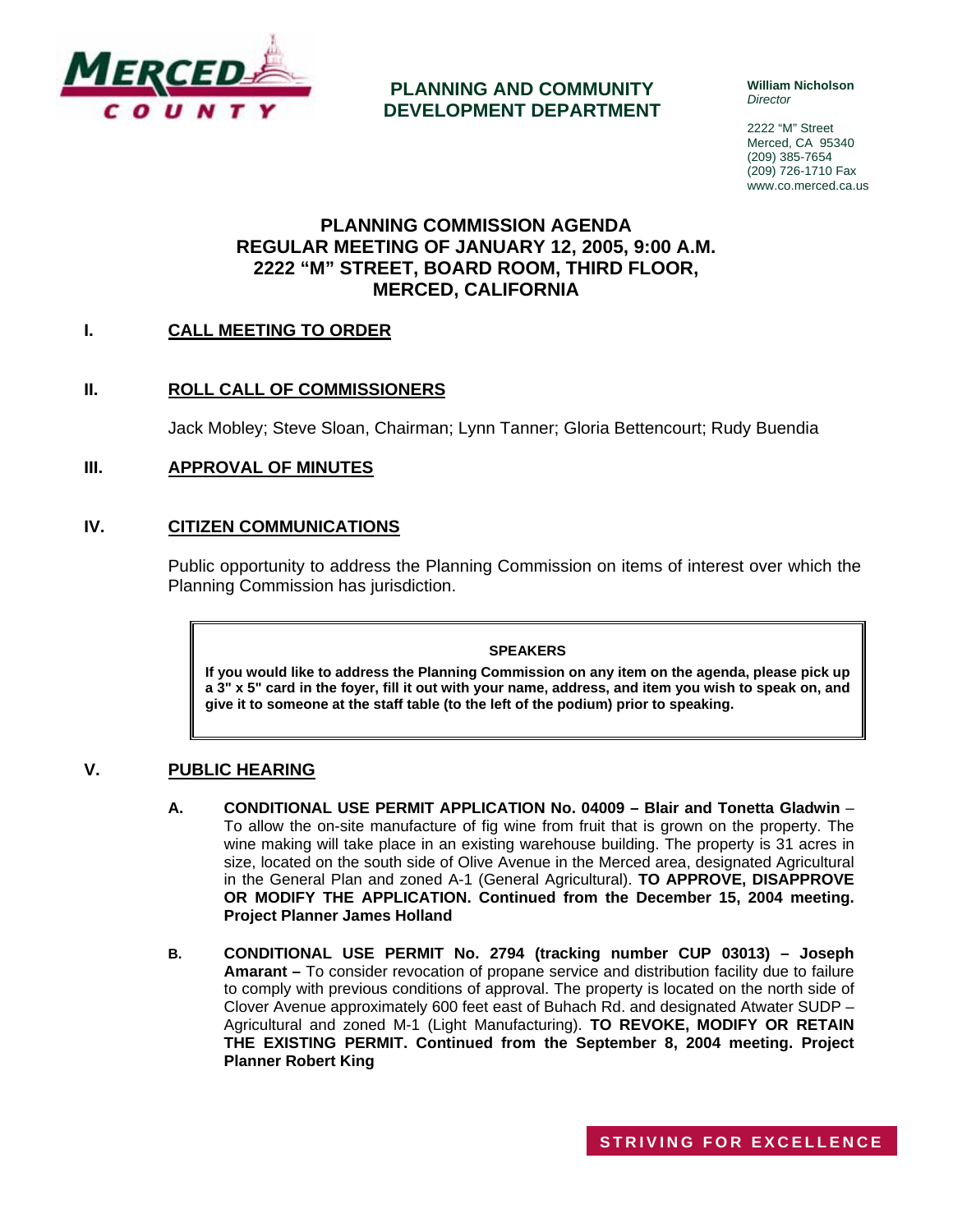- **C. MINOR MODIFICATION No. 04017, FIRST MODIFICATION TO MAJOR SUBDIVISION APPLICATION NO. 04002** – **Cotton Glen Estates** To remove Condition No. 7 of the approved tentative map that required the developer to release and relinquish all abutters' rights of access to and from the entire Christian Avenue frontage of lots 1, 116, 117, 118, 119, and 120 on property located south of Christian Avenue approximately 1000 feet west of State Highway 33 in the Dos Palos area designated as Dos Palos Specific Urban Development Plan (SUDP) Residential land use in the General Plan and zoned R-1 (Single Family Residential) and (R-3) Multiple Family Residential. **TO MAKE AN ENVIRONMENTAL FINDINGS AND APPROVE, DISAPPROVE OR MODIFY THE APPLICATION. Project Planner Robert King**
- **D. ANIMAL CONFINEMENT ORDINANCE TEXT AMENDMENT REVISIONS AND ZONE CODE TEXT AMENDMENT NO. 04002 - Merced County** -To make revisions to the Animal Confinement Ordinance and Zoning Code to enhance protection of water quality through development of improved Comprehensive Nutrient Management Plans for all confined animal facilities, and revised design requirements for retention ponds/settling basins at new or expanding facilities, and to provide locational criteria for new and existing facilities and offsite residences to ensure compatibility of animal confinement facilities with surrounding land uses. The Text Amendment will include repeal of Section 7.13 (Animal Confinement Facilities) to be renumbered as Chapter 18.48 of the Merced County Code and be effective Countywide in the unincorporated area. **TO RECOMMEND THAT THE BOARD OF SUPERVISORS APPROVE THE INITIAL STUDY/EIR ADDENDUM AND APPROVE, DISAPPROVE, OR MODIFY THE TEXT AMENDMENTS. Project Planner Bill Nicholson and Environmental Health Director Jeff Palsgaard**

### **VI. CORRESPONDENCE**

### **VI. GENERAL BUSINESS**

**Discussion of procedures and policies related to additional dwellings on agricultural parcels.** 

**VII. DIRECTOR'S REPORT**

#### **VIII. ADJOURNMENT**

#### **APPEALS**

Any person may appeal any action of the Planning Director or Planning Commission within five (5) calendar days after the day the action is made. [Within ten (10) calendar days of action on subdivisions]. The deadline for appeals of Planning Commission actions, excluding subdivisions, is 5:00 p.m. on the Monday following the Planning Commission meeting. Please note that appeals may not be submitted on days that the County is officially closed.

Appeals of Planning Director's actions may be filed with the Planning Department and appeals of Planning Commission actions may be filed with the Clerk of the Board of Supervisors. Appeals must state appellant's name, action appealed and reasons for appeal. A filing fee set by Resolution of the Board of Supervisors must be submitted with the written appeal.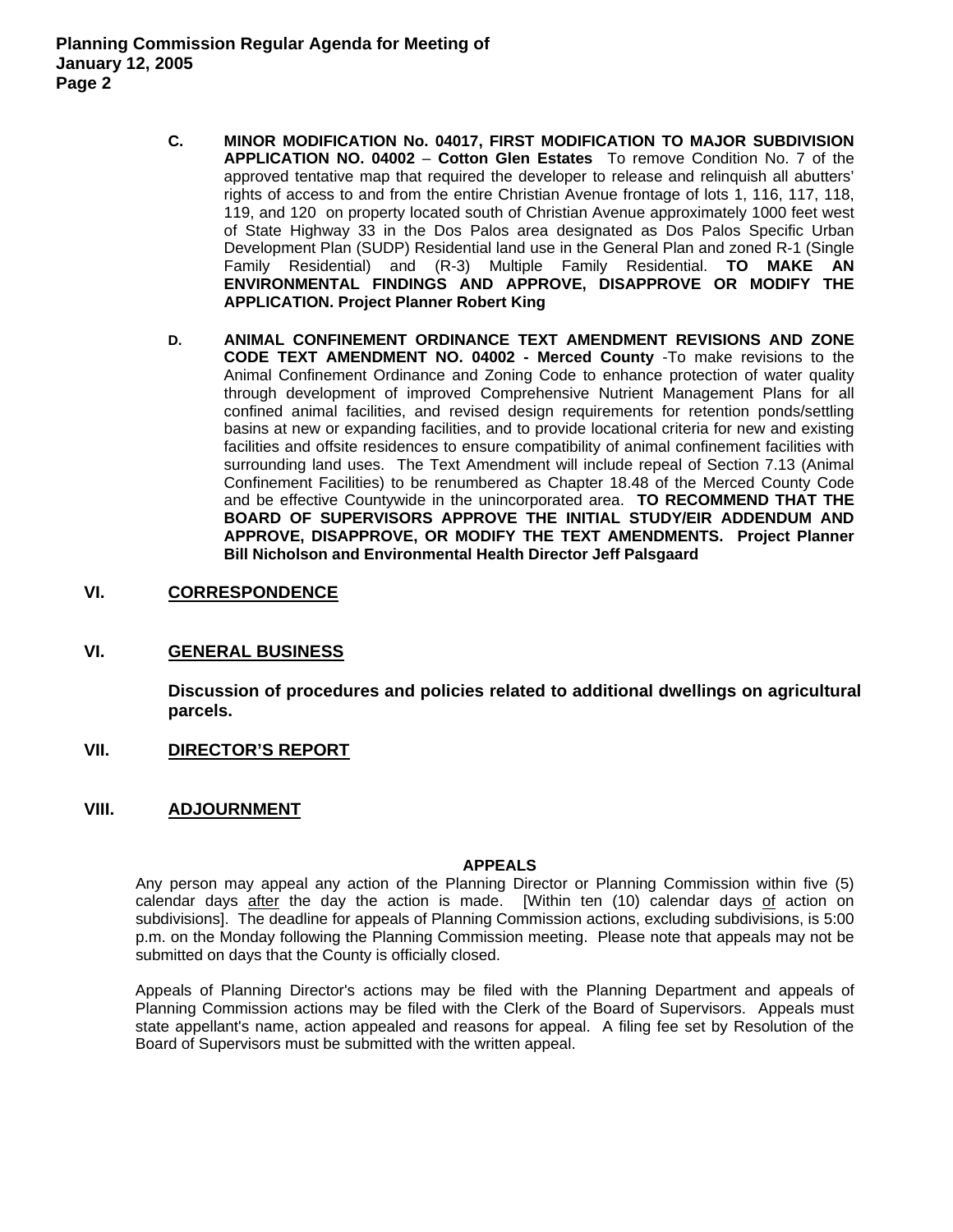# **MERCED COUNTY PLANNING COMMISSION MINUTES FOR MEETING OF JANUARY 12, 2005**

A recording on tape and original minutes (for reference purposes only) of the Merced County Planning Commission meeting of January 12, 2005, are available in the Merced County Planning and Community Development Department, 2222 "M" Street, Second Floor, Merced, California.

### **I. CALL MEETING TO ORDER**

The regularly scheduled meeting of the Merced County Planning Commission was called to order at 9:05 a.m., on January 12, 2005, in the Board Chambers located at 2222 "M" Street, Third Floor, Merced, California.

### **II. ROLL CALL OF COMMISSIONERS**

| <b>Commissioners Present:</b> | <b>Commissioner Jack Mobley</b><br>Commissioner Steve Sloan-Chairman<br><b>Commissioner Lynn Tanner</b><br><b>Commissioner Gloria Bettencourt</b>                                                      |
|-------------------------------|--------------------------------------------------------------------------------------------------------------------------------------------------------------------------------------------------------|
| <b>Staff Present:</b>         | William Nicholson, Planning and Community Development<br>Director<br>Keith Woodcock, Assistant Director<br>Kim Lewallen, Recording Secretary<br>James Holland, Planner III<br>Robert King, Planner III |
| Legal Staff:                  | Ruben Castillo, County Counsel                                                                                                                                                                         |
| <b>Commissioners Absent:</b>  | Commissioner Rudy Buendia, excused                                                                                                                                                                     |

### **III. APPROVAL OF MINUTES**

### **M/S BETTENCOURT - MOBLEY, AND CARRIED BY A VOTE OF 4 - 0, THE PLANNING COMMISSION APPROVED THE MINUTES OF DECEMBER 15, 2005.**

### **IV. CITIZEN COMMUNICATIONS**

None

### **V. PUBLIC HEARINGS**

**A. CONDITIONAL USE PERMIT APPLICATION No. 04009 – Blair and Tonetta Gladwin** – To allow the on-site manufacture of fig wine from fruit that is grown on the property. The wine making will take place in an existing warehouse building. The property is 31 acres in size, located on the south side of Olive Avenue in the Merced area, designated Agricultural in the General Plan and zoned A-1 (General Agricultural). **TO APPROVE, DISAPPROVE OR MODIFY THE APPLICATION. Continued from the December 15, 2004 meeting. Project Planner James Holland**

Planner James Holland presented the Staff Report and Recommendation dated December 15, 2004, with an update for today's meeting.

The public hearing was left open from the December 15, 2004 meeting.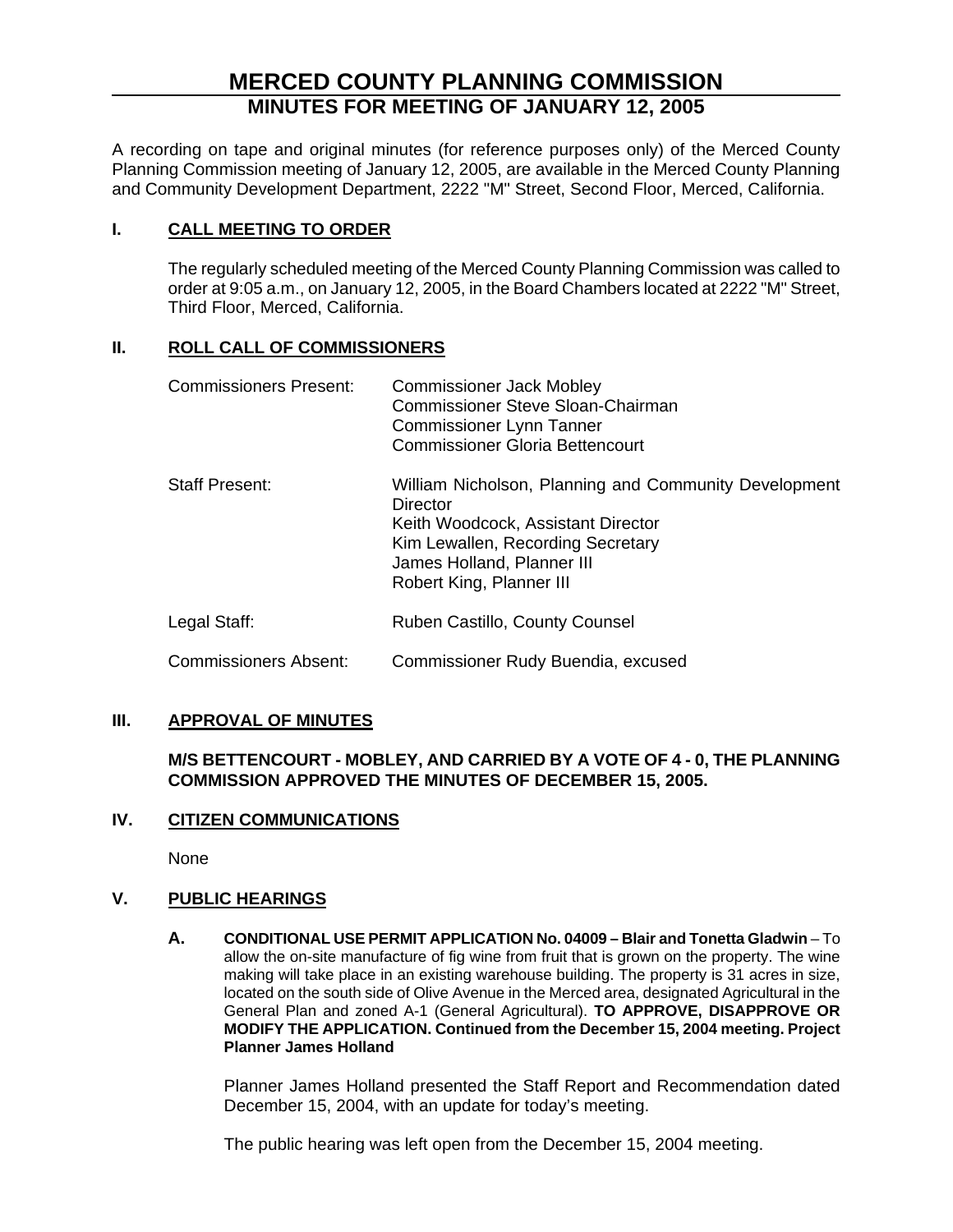Commissioner Tanner asked how long they had the diesel engine for this operation. Planner James Holland replied approximately 3 years. Commissioner Sloan asked if it was up to standards for a diesel engine. Planner Holland said the unit is rented each year and that according to the applicant it complies.

Tonetta Gladwin, applicant, stated that she doesn't understand why her neighbors complained about them. She states that she is in an agricultural zone and is making an agricultural zoning request. She has applied for an ABC (Alcohol Beverage Commission) and ATF license contingent with the zoning approval.

Commissioner Tanner asked Mrs. Gladwin how long the fig season is. Mrs. Gladwin replied approximately June to October. Commissioner Mobley asked if the refrigerator is rented during the operating months. Mrs. Gladwin answered yes, and the equipment is not there during the winter months.

Steve Spinelli, neighbor, states that he has no problem with agricultural operations. He also asked if there was a permit for the existing fig operation. Planner James Holland replied that a permit was not required for the existing use. Mr. Spinelli explained that his only problem with this operation is the noise from the refrigerator and that it runs constantly and it should be muffled.

Jennifer Hondeville, neighbor, states that her property is behind the Gladwin's property and that noise is her only issue with this operation. Noise was not a problem with the previous property owners. She worried about future expansion of this operation and impacts in the area.

Kay Flanagan-Spinelli, neighbor, is aware that this operation is allowed in an agricultural zone, but that noise is the issue. She is speaking on behalf of the Correa's too, that the noise is bad.

The public hearing closed at 9:45 a.m.

Chairman Sloan indicated that the focus today is on the application for making fig wine, not the noise.

**MOTION: M/S TANNER - BETTENCOURT, AND CARRIED BY A VOTE OF 4 – 0, THE PLANNING COMMISSION EXEMPTS CONDITIONAL USE PERMIT APPLICATION No. 04009 FROM CEQA.** 

**MOTION: M/S TANNER - BETTENCOURT, AND CARRIED BY A VOTE OF 4 - 0, THE PLANNING COMMISSION CONCURS WITH THE STAFF REPORT AND RECOMMENDATION DATED DECEMBER 15, 2004, AND MAKES THE 9 FINDINGS SET FORTH IN THE STAFF REPORT AND, BASED ON THOSE 9 FINDINGS, APPROVES CONDITIONAL USE PERMIT APPLICATION No. 04009 SUBJECT TO THE 12 CONDITIONS SET FORTH IN THE STAFF REPORT AS FOLLOWS:** 

### **Conditions:**

1. Conditional Use Permit Application No. 04002 is to allow the manufacturing, storage and distributing of fig wine from fruit that is grown on the property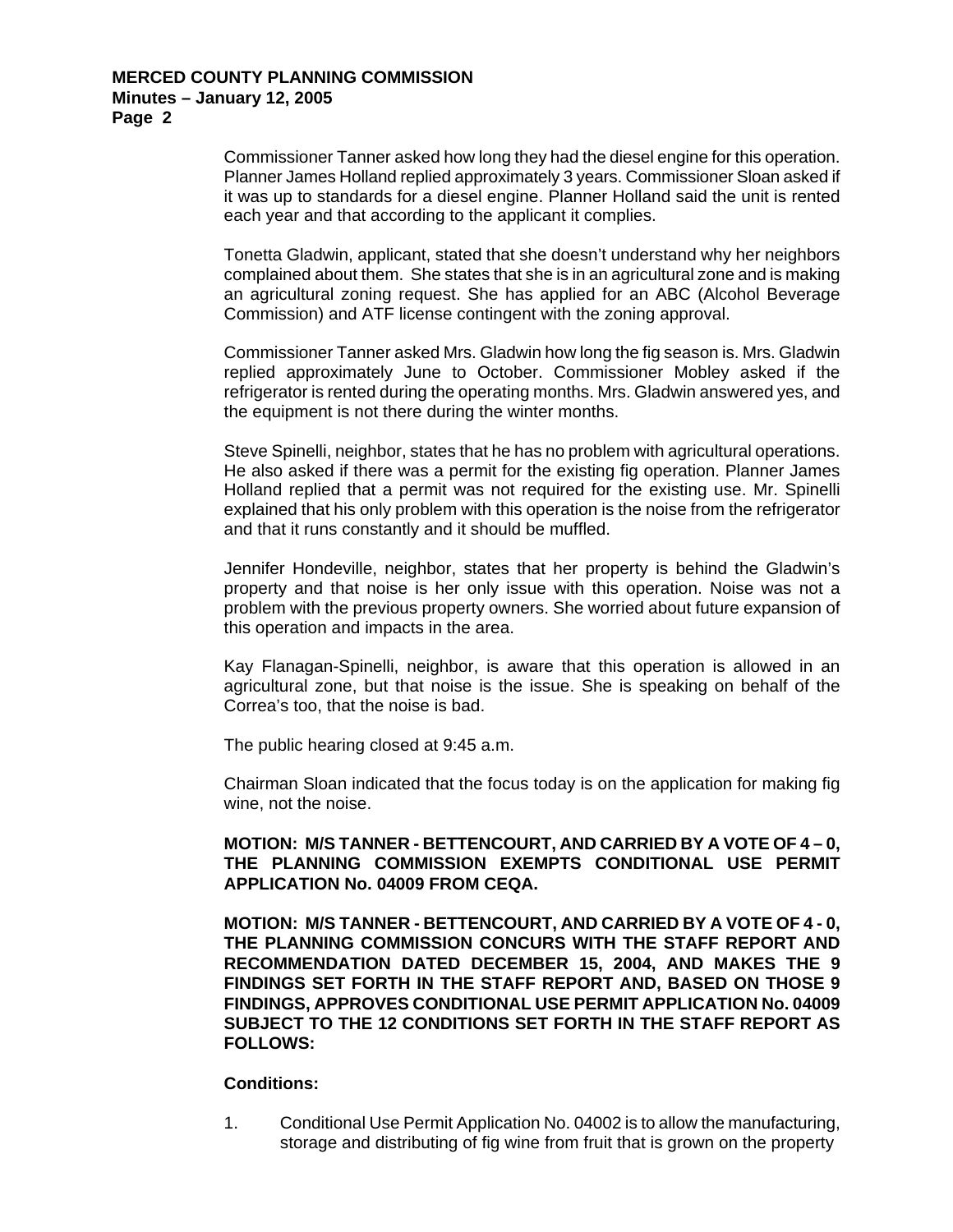- 2. The applicants shall comply with all applicable regulations administered by the County. These regulations shall include, but not be limited to standards administered by the County Fire, Health, Planning and Public Works Departments.
- 3. No vehicle parking, truck turnaround area, or similar land use, shall be extended toward the southern (Bear Creek) property boundary.
- 4. Prior to final project approval, the applicants shall submit a site design that provides for safe on-site truck maneuvering.
- 5. The applicant shall dimension, paint and sign a minimum of three vehicle parking spaces in the parking area illustrated on the site plan. At least one of these spaces shall be dimensioned, painted and signed as a handicapped parking stall consistent with the requirements of subsection 18.40.03E of the Zoning Code.
- 6. All parking and maneuvering areas and driveways shall be surfaced with materials identified as suitable by the Department of Public Works.
- 7. The application will be subject to compliance with the Standard Conditions of Approval contained in Planning Commission Resolution No. 97-1 (copy attached to applicants staff report).
- 8. The property owners shall dedicate to the County of Merced for road purposes, an additional 10-foot width of road right-of-way along the entire frontage of Olive Avenue. The legal description and exhibit map needed for the dedication shall be prepared by a licensed land surveyor or by a civil engineer authorized to perform land surveying. Approved grant deeds with accompanying legal description and exhibit map shall be submitted for recordation within two months from approval of this application.
- 9. The property owner shall obtain an Encroachment Permit from the Department of Public Works Road Division, pay the required permit fees, and construct a rural "agricultural" type paved driveway approach at the access point onto Olive Avenue. The minimum width of the approach shall be 18 feet while the maximum shall be 35 feet. All work shall be in accordance with Merced County Public Works Improvement Standards and Specifications. The work shall be accomplished within two months from approval of this application.
- 10. The applicants shall obtain a 'Non-Exclusive Driveway License Agreement' for the existing driveway crossing and any additional crossings over or under any MID facility, including new driveways, utilities and pipelines.
- 11. An engineer shall be retained at the applicants expense to calculate loading of the driveway approach required by Condition No. 10 and recommend any improvements needed to the design in order to preserve the integrity of MID facilities.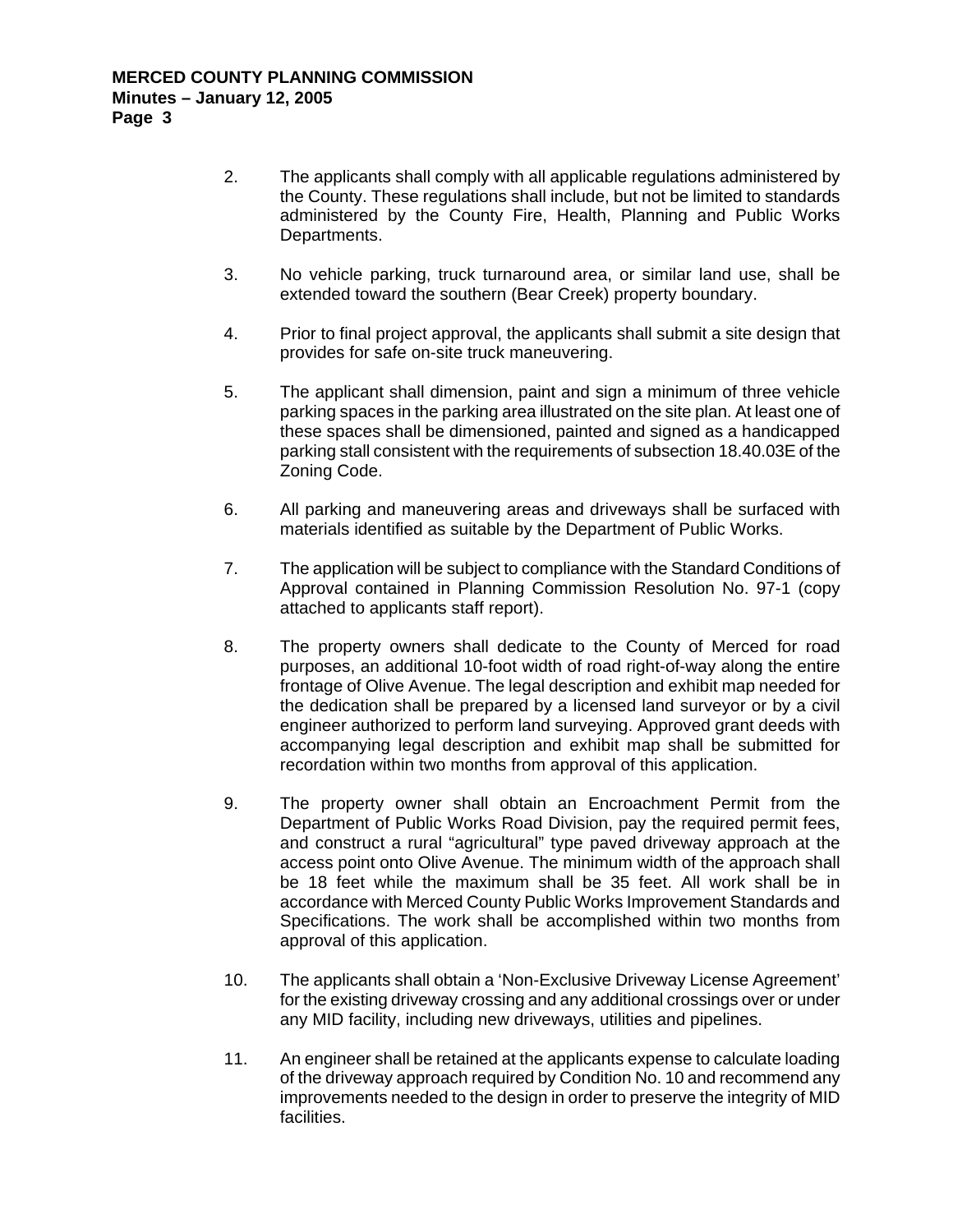- 12. A mitigation-monitoring fee of \$**184.00** shall be paid prior to the issuance of final approval for this proposal. Should additional staff time be required for review of development plans or condition monitoring, the applicant shall reimburse the County for staff time at the established hourly rate at the time of plan review or inspection.
- **B. CONDITIONAL USE PERMIT No. 2794 (tracking number CUP 03013) Joseph Amarant –** To consider revocation of propane service and distribution facility due to failure to comply with previous conditions of approval. The property is located on the north side of Clover Avenue approximately 600 feet east of Buhach Rd. and designated Atwater SUDP – Agricultural and zoned M-1 (Light Manufacturing). **TO REVOKE, MODIFY OR RETAIN THE EXISTING PERMIT. Continued from the September 8, 2004 meeting. Project Planner Robert King**

Planner Robert King presented the Staff Report and Recommendation dated January 12, 2005.

The public hearing opened at 9:54 a.m.

Jeff Palsgaard, Environmental Health, stated that he concurs with Staff's recommendation to revoke this Conditional Use Permit.

Tim Miller, with Miller & Associates and representing the Amarant's, states that the Amarant's are doing what they can to get their property cleaned up, but that progress is slow. He also stated that the vehicles have been scheduled already for removal from the property. He asked that the Commission continue to work with the Amarant's and that this application be continued for another 30 days, so the Amarant's can have the opportunity to speak before the Commission.

The public hearing closed at 10:00 a.m.

Chairman Steve Sloan stated that the Planning Commission does not want to revoke this license; however, the Amarant's have been given many chances to conform. He states that the Amarant's have made promises continually and asked for more time. The Amarant's are no where near being in compliance and he is against giving the applicants more time.

Commissioner Gloria Bettencourt stated that this nonconforming issue has been going on since February of 2003 and feels that is plenty of time to get the property cleaned up.

Commissioner Lynn Tanner feels compassion for the Amarant's and would be in agreement to have this project continued for another 30 days.

Commissioner Jack Mobley states that he would like to hear from the Amarant's and he doesn't understand why they haven't come into compliance when given plenty of notice.

Commissioner Bettencourt responded that Mr. Amarant never came to the Commission, and always sent his wife.

**MOTION: M/S BETTENCOURT - MOBLEY, AND CARRIED BY A VOTE OF 3 – 1, NAY BY COMMISSIONER TANNER, THE PLANNING COMMISSION**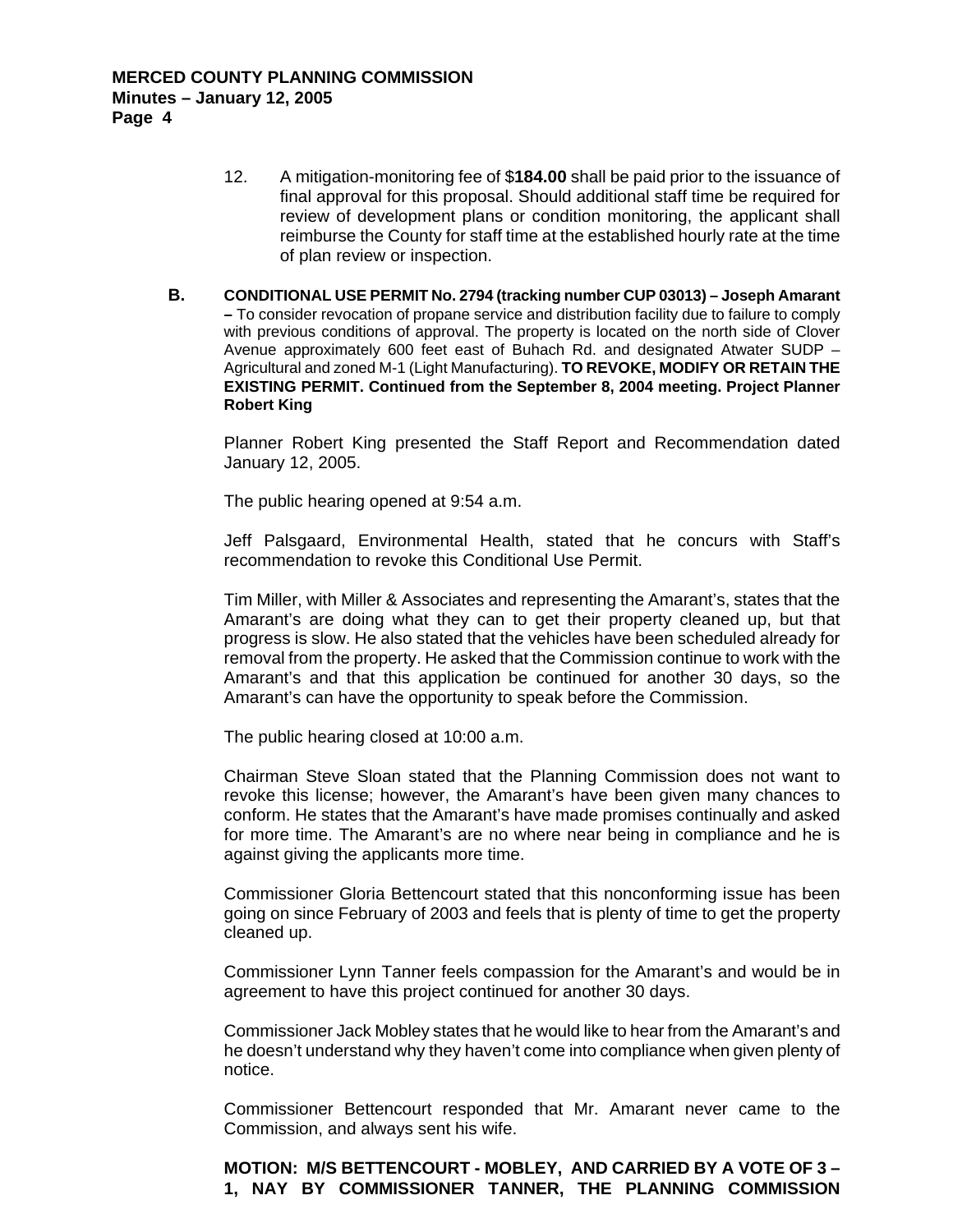#### **MERCED COUNTY PLANNING COMMISSION Minutes – January 12, 2005**

**Page 5** 

### **REVOKES CONDITIONAL USE PERMIT No. 2794 (tracking number CUP 03013) DUE TO NON-COMPLIANCE FROM THE APPLICANTS.**

**The Planning Commissioners took a brief recess.**

**C. MINOR MODIFICATION No. 04017, FIRST MODIFICATION TO MAJOR SUBDIVISION APPLICATION NO. 04002** – **Cotton Glen Estates** To remove Condition No. 7 of the approved tentative map that required the developer to release and relinquish all abutters' rights of access to and from the entire Christian Avenue frontage of lots 1, 116, 117, 118, 119, and 120 on property located south of Christian Avenue approximately 1000 feet west of State Highway 33 in the Dos Palos area designated as Dos Palos Specific Urban Development Plan (SUDP) Residential land use in the General Plan and zoned R-1 (Single Family Residential) and (R-3) Multiple Family Residential. **TO MAKE AN ENVIRONMENTAL FINDINGS AND APPROVE, DISAPPROVE OR MODIFY THE APPLICATION. Project Planner Robert King**

Planner Robert King presented the Staff Report and Recommendation dated January 12, 2005. He also brought up a newer issue concerning the need for fencing and landscaping around the storm water basin, which is proposed as a new Condition #24.

The public hearing opened at 10:31 a.m.

Desmond Johnston, Thompson-Hysell Engineers, stated that they have no problem with the deletion of Condition #7. They accept the proposed landscaping and wood fence for the drainage basin. He is available to answer any questions.

Barbara Weaver, a direct neighbor to this subdivision, stated that she runs a daycare center in her home and this project is affecting her property. She asked how close to her property will the owner of the subdivision put the fence. She doesn't want fences that close to her property line. The pond nearby is a problem as well. She is concerned for the children in her daycare.

Chairman Sloan indicated that this project has been approved already. He does want to keep the daycare children out of the pond area however.

Scott Montgomery, owner of the development, states that he was made aware of Ms. Weaver's concern and his intent was not to disturb her property. He is willing to meet with Ms. Weaver in the future to discuss any new changes to the subdivision. He states that no groundwater is going into her property. He has no concerns with the addition of Condition #24.

Chairman Sloan indicated that he would like to see the fence put up as soon as possible because he is concerned with the children next door at the daycare.

Evelyn Adams, Community Way, Dos Palos resident, states that the water in the basin is not only from the rain. It has been full for quite some time. She is also concerned for the children in the area also.

Planner Robert King explained that a major problem is a high ground water level. The basin will be created above ground. The water is pumped in and gravity fed to drain it.

The public hearing closed at 10:45 a.m.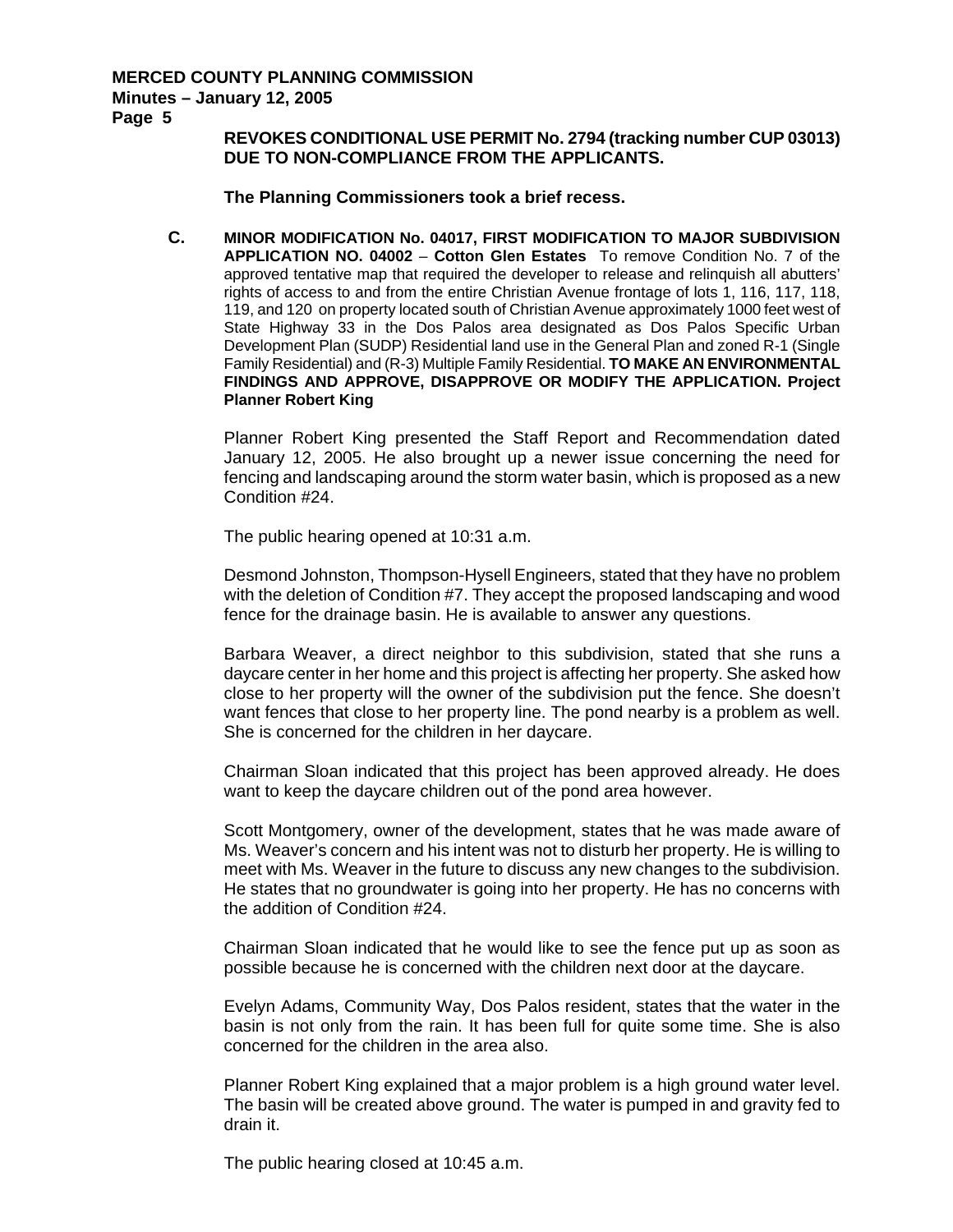**MOTION: M/S TANNER – MOBLEY, AND CARRIED BY A VOTE OF 4 - 0, THE PLANNING COMMISSION CONCURS WITH THE STAFF REPORT AND RECOMMENDATIONS DATED JANUARY 12, 2005, AND MAKES THE 11 FINDINGS SET FORTH IN THE STAFF REPORT AND APPROVES MINOR MODIFICATION No. 04017, FIRST MODIFICATION TO MAJOR SUBDIVISION APPLICATION NO. 04002 SUBJECT TO THE 23 CONDITIONS SET FORTH IN THE STAFF REPORT AND THE ADDITION OF CONDITION #24 AS FOLLOWS:** 

#### **Conditions:**

- 1. The Final Map shall be recorded within two years of the Planning Commission approval date.
- 2. Water and sewer improvements shall be constructed and applicable user fees paid as per the specifications and requirements of the Midway Community Services District.
- 3. The developer shall satisfy Improvement Level 1 requirements as set forth in Chapter 16.08 of the Merced County Code, to include dedication of right-ofway and public utilities easements, roadway construction and installation of matching pavement along existing roadways, street lighting, storm drainage system and underground or relocate utilities and irrigation facilities.
- 4. Street designations shall conform to Section 17.04.050.B of the Merced County Code with north\south s being avenues and east\west being streets.
- 5. Street names shall be to the satisfaction of the County Fire Department with Moore and Whitney being renamed.
- 6. The Christian Avenue roadway section along the subdivisions frontage shall be constructed to provide a minimum of 24 feet from centerline to curb face.
- 7. Provide a letter from the Central California Irrigation Water District (CCID) accepting storm drainage prior to recordation of the final map.
- 8. The developer shall ensure continued delivery of irrigation operations to the satisfaction of CCID for facilities on or impacted by their development.
- 9. Prior to the issuance of building permits the property defined as Assessor's Parcel Number 089-220-049 shall be detached from CCID.
- 10. The developer shall construct a storm drainage facility within the boundary of the Cotton Glen Estates subdivision as shown on the tentative map.
- 11. All lot grading shall be completed, all underground improvements shall be installed and aggregate base material on all new streets shall have been rough graded and compacted, prior to the issuance of any building permits. The developer shall enter into an agreement with Public Works that no occupancy shall take place until all improvements are completed.
- 13. The developer shall provide centerline striping for those new roads of intersecting Christian Avenue,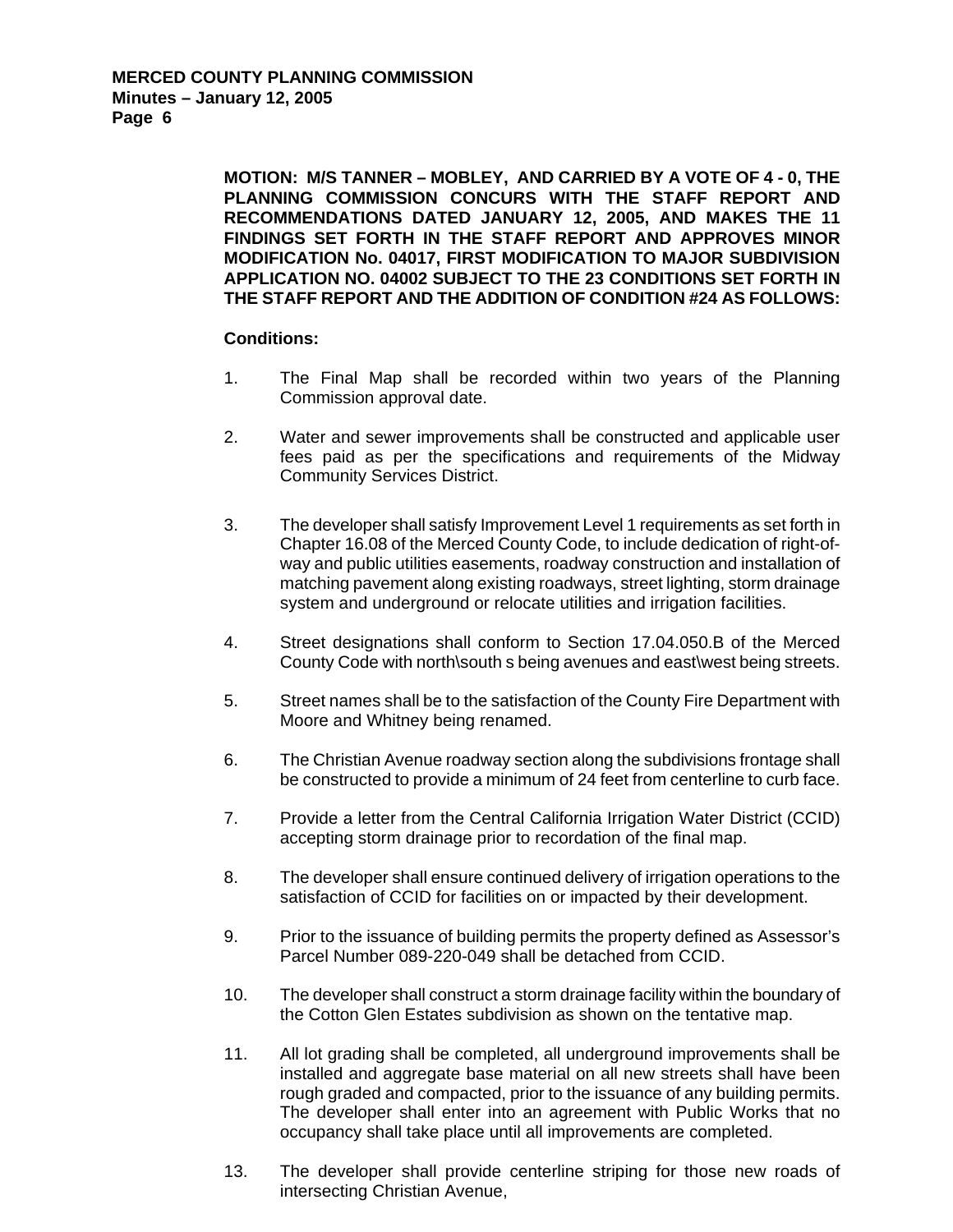- 14. The developer is advised that they may be obligated to comply with Federal Regulations for storm water runoff issued by the U.S. EPA on November 16, 1990 (40 Code of Federal Regulations Parts 122, 123 and 124). For Information contact the State Water Resources Control Board, Construction Activity Storm Water Hotline 916-341-5537 or www.swrcb.ca.gov
- 15. Construction equipment used at the site shall be equipped with catalysts/particulate traps to reduce particulate and NOx emissions unless demonstrated to be infeasible by project contractors.
- 16. This project shall comply with the Standard Conditions in Planning Commission Resolution No. 97-1.
- 17. An approved water system capable of a minimum fire flow of 1,000 gallons per minute is required for single family residential. (UFC Appendix III-A and MCC 9.24.280)
- 18. A secondary access for emergency purposes, either on a temporary or permanent basis be obtained for the southern half of this subdivision prior to recordation of the final map.
- 19. Non-access strips shall be dedicated at all dead end streets pursuant to Section 17.04.050.A11 of the Merced County Code.
- 20. A block wall shall be constructed along the eastern property line of lots 90 through 99.
- 21. Prior to submission of improvement plans or Final Subdivision Maps, the project sponsor shall determine the capacities of offsite stormwater transmission facilities and detention ponds to receive storm flows from the project area. Should any deficiencies be noted, the project applicant shall be required to either improve downstream facilities or retain or detain stormwater on site to avoid potential adverse effects. The results shall be reviewed and approved by the Merced County Department of Public Works prior to approval of improvement plans or the Final Subdivision Map.
- 22. Enter into a Development Agreement in accordance with Section 65864 et seq. of the California Government Code, pay \$500.00 per lot at issuance of each house building permit as a proportionate share of the cost to financed a comprehensive traffic and circulation study for subsequent road impact fees due to new development.
- 23. For the purpose of mitigation and/or condition monitoring, a fee in the amount of **\$276.00** shall be required. The fee shall be paid prior to recordation of the Final Map.
- 24. Chain-link fencing shall be erected along the perimeter of the storm drainage basin but with slats only required along the northern and eastern sides. Wood fencing will be constructed behind lots 15, 16 and 17 and placed along the western perimeter. Both the northern and eastern perimeters shall be landscaped; the former to a Type A standard and the latter to a Type B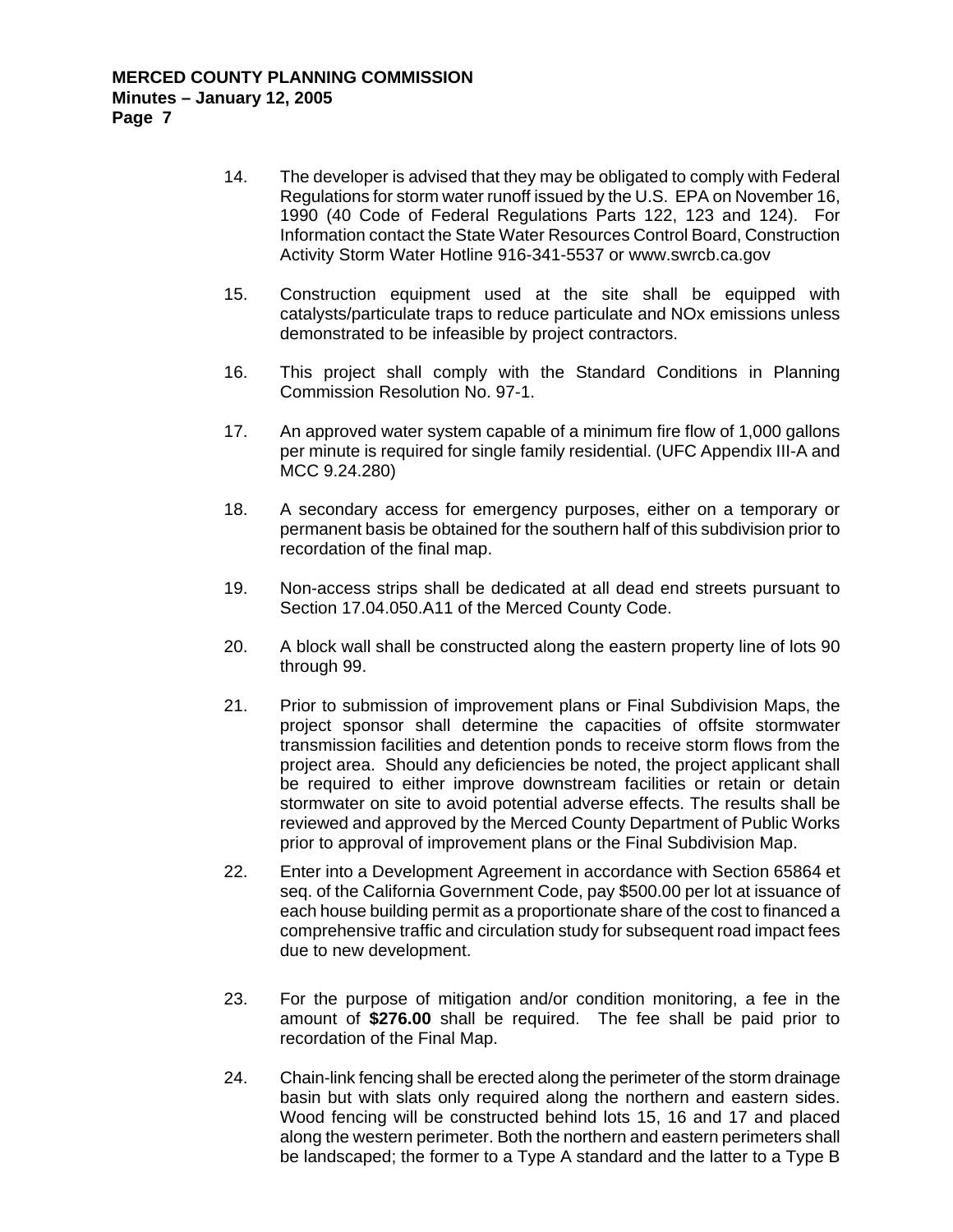#### **MERCED COUNTY PLANNING COMMISSION Minutes – January 12, 2005 Page 8**

standard as described in Section 18.38 Figure 10 of the Merced County Zoning Code.

**D. ANIMAL CONFINEMENT ORDINANCE TEXT AMENDMENT REVISIONS AND ZONE CODE TEXT AMENDMENT NO. 04002 - Merced County** -To make revisions to the Animal Confinement Ordinance and Zoning Code to enhance protection of water quality through development of improved Comprehensive Nutrient Management Plans for all confined animal facilities, and revised design requirements for retention ponds/settling basins at new or expanding facilities, and to provide locational criteria for new and existing facilities and offsite residences to ensure compatibility of animal confinement facilities with surrounding land uses. The Text Amendment will include repeal of Section 7.13 (Animal Confinement Facilities) to be renumbered as Chapter 18.48 of the Merced County Code and be effective Countywide in the unincorporated area. **TO RECOMMEND THAT THE BOARD OF SUPERVISORS APPROVE THE INITIAL STUDY/EIR ADDENDUM AND APPROVE, DISAPPROVE, OR MODIFY THE TEXT AMENDMENTS. Project Planner Bill Nicholson and Environmental Health Director Jeff Palsgaard**

Environmental Health Director Jeff Palsgaard presented the Staff Report and Recommendations dated January 12, 2005 and passed out the Merced County Zoning/Animal Confinement Ordinance Revisions to the Planning Commissioners.

The public hearing opened at 10:55 a.m.

No one spoke in favor or opposition to this application.

The public hearing closed at 10:55 a.m.

**MOTION: M/S TANNER - MOBLEY, AND CARRIED BY A VOTE OF 4 - 0, THE PLANNING COMMISSION CONCURS WITH THE STAFF REPORT AND RECOMMENDATIONS DATED JANUARY 12, 2005 AND RECOMMENDS THE BOARD OF SUPERVISORS APPROVE ANIMAL CONFINEMENT ORDINANCE TEXT AMENDMENT REVISIONS AND ZONE CODE TEXT AMENDMENT NO. 04002.** 

### **VI. CORRESPONDENCE**

None

### **VII. GENERAL BUSINESS**

Planning Director Bill Nicholson and Assistant Director Keith Woodcock presented a brief presentation to the Commissioners on procedures and policies related to additional dwellings on agricultural parcels.

Mr. Nicholson indicated that he will talk to the Board of Supervisors to get further direction prior to drafting possible text amendments to bring to the Planning Commission. The Commission indicated a concern with ensuring there is a legitimate need for the additional units and that they not create conflicts for agriculture.

### **VIII. DIRECTOR'S REPORT**

None